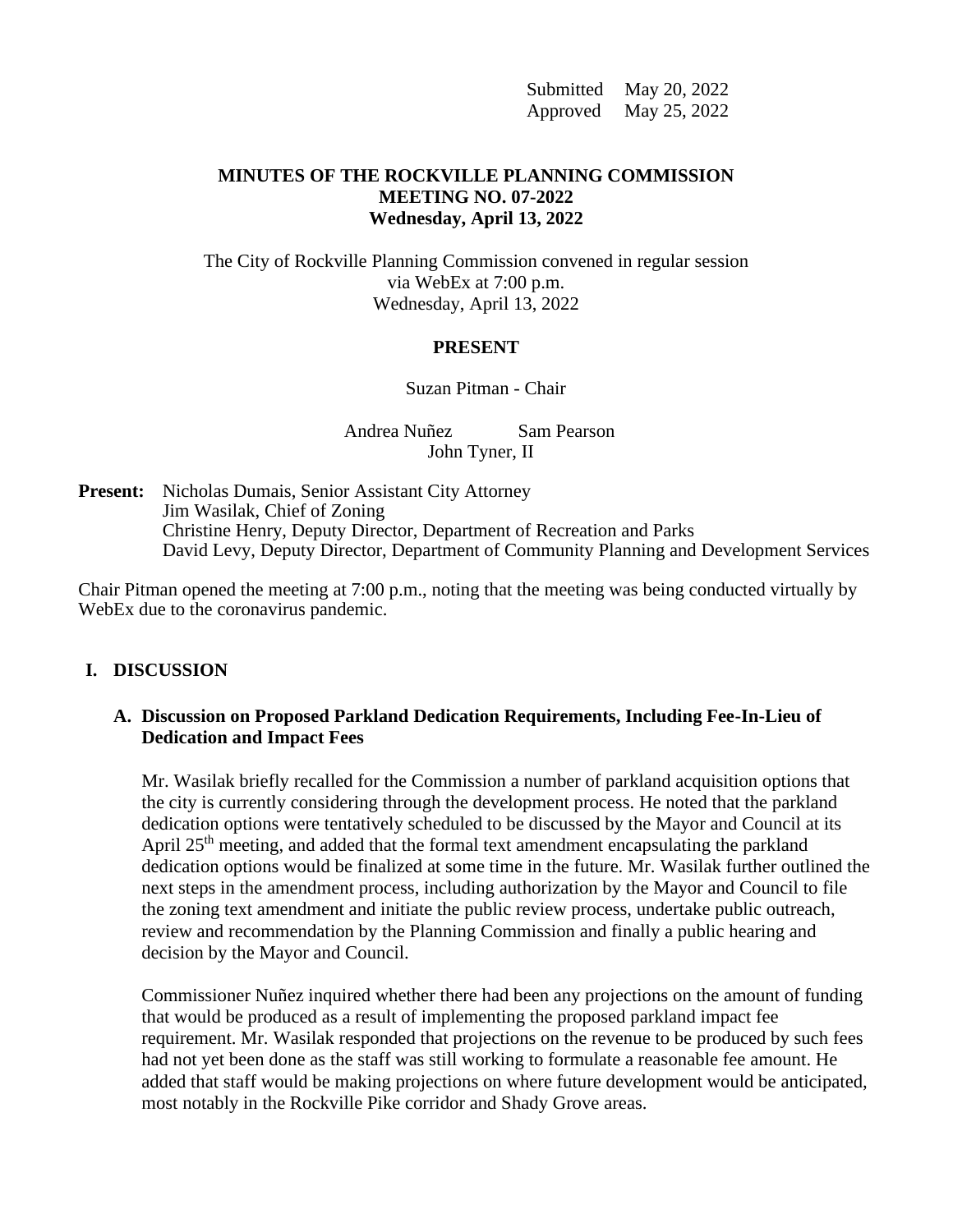Commissioner Tyner inquired about the potential maintenance costs that would be associated with the City acquiring additional parkland and establishing new parks in the City. Ms. Henry responded that a system would have to be created for operating cost impacts and based on each project's particular situation and the programming envisioned for a site, an associated operating budget would have to be created to support meeting the park needs for the site. She gave the examples of the two major golf courses in the City, Lakewood Country Club and Woodmont Country Club, where if such properties were ever to redevelop, their large acreages would potentially offer the City an opportunity to gain significant areas for usable parkland. She added that there would be challenges in gaining large tracts of land for parkland, given the limited number of large properties yet to be developed or anticipated for redevelopment in the City. Commissioner Tyner further inquired, and Mr. Wasilak confirmed, that developments proposing more than three dwelling units would be subject to the proposed parks impact fees.

Mr. Dumais commented that whether implemented as impact fees or payments in lieu of dedication, either option would be treated like exactions. He explained that this meant that either option could not be for general revenue purposes and either option would have to have some level of connection to the impact of particular projects on the park system. He added that state law has clearly directed funds to be used for the benefit of the project in regards to parkland dedication. In the case of impact fees, he likened the potential for parkland impact fees to other established fees for the provision of facilities such as schools and transportation, and would effectively allow additional capacity among the City's park facilities, for the benefit of city residents. Mr. Dumais added that the proposed regulations consider triggering parkland dedication on properties that are a minimum of 5 acres and added that there are a limited number of properties in the City that would meet such a threshold. Mr. Wasilak added that beyond the two major country clubs properties, sites were scattered throughout the City with many being in the Research Boulevard corridor as prior zoning required such properties to be of a larger size.

Given the limited number of large properties which could be redeveloped for parkland, Chair Pitman asked what would happen to the revenues from collected impact fees if the City was not able to purchase suitable properties for parkland. Mr. Dumais responded that as currently proposed, the money received in lieu of parkland dedication are anticipated to be subject to a refund provision where after a certain amount of time, such money could be refunded if not used. In the case of the proposed parks impact fees, Mr. Dumais commented that such fees were not considered to be refundable as the purpose of such fees would be to increase capacity of park facilities for residents through improvements, expansion and upgrades of facilities rather than the targeted focus of acquisition of parkland specifically.

Chair Pitman transitioned the discussion towards the broadening of what the City understood to be a park in order to take advantage of the variety of spaces and properties which could potentially be a beneficial park space to residents. She emphasized the need to consider how to provide green space, forest space, and play space at every opportunity so that the City continues to maintain and grow its park facilities to meet the needs of residents. Chair Pitman added that on larger properties, afforestation should also be considered rather than considering them only got active open space. She also emphasized the need of making parkland a priority in the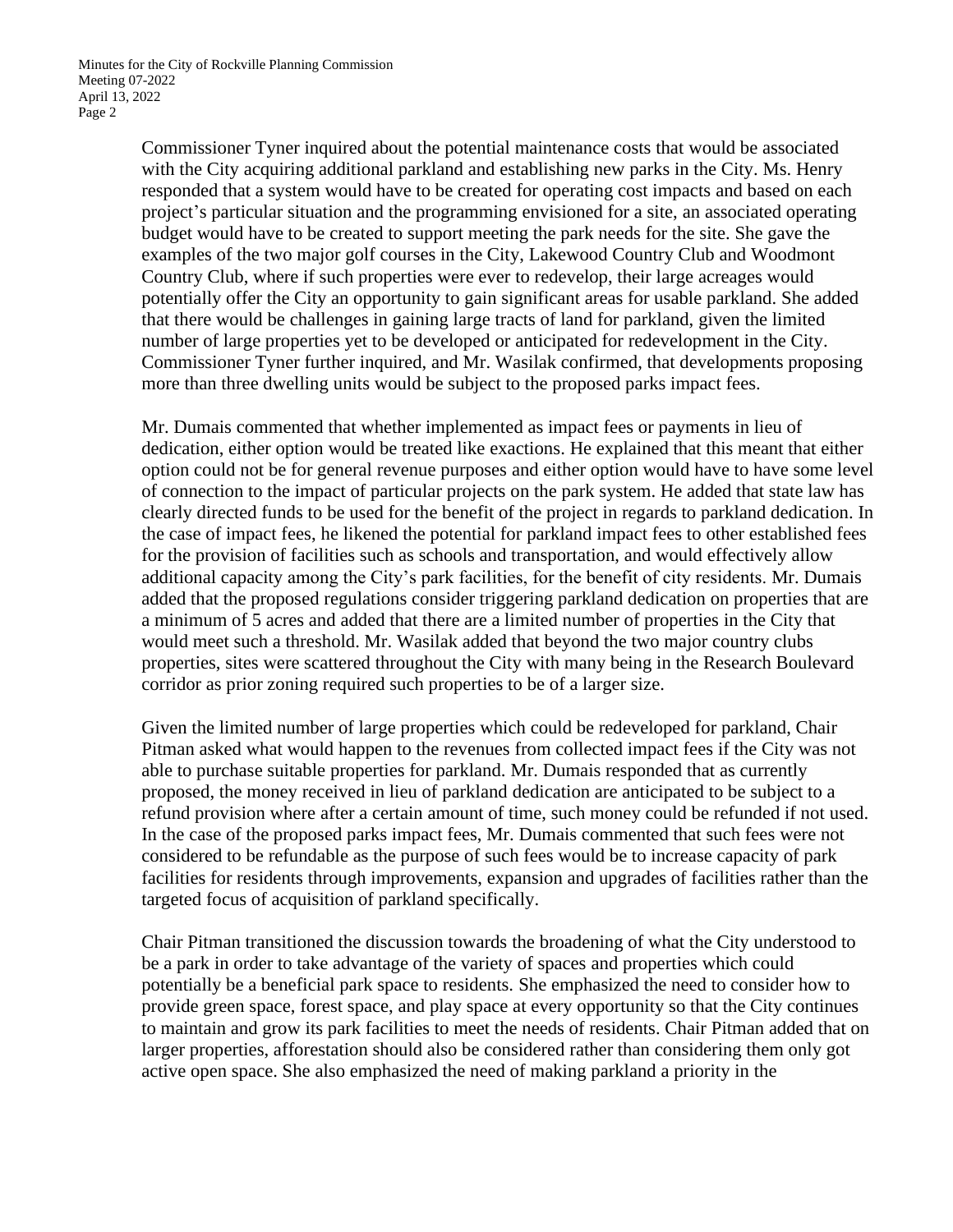consideration of annexation proposals. Commissioners Pearson and Nuñez concurred with the Chair's disposition to prioritize opportunities to expand green space throughout the City.

Commissioner Tyner emphasized the need for the City to also consider maintenance costs for park facilities in its discussion of parkland, so that the rising cost of maintaining existing and future facilities are considered. Chair Pitman along with Commissioners Nuñez and Pearson concurred with the need to include maintenance costs in its recommendations to the Mayor and Council.

Upon inquiry from Chair Pitman, the Commissioners gave their opinions on the proposed parkland options of park impact fees and parkland dedication/fee-in-lieu proposals and the detailed numbers which would trigger both options. Commissioner Nuñez inquired and Mr. Wasilak confirmed that for parkland dedication/fee-in-lieu option, the threshold proposed was 20 dwelling units or 25,000 square feet of commercial or office space and for project impact fees, a lower threshold of 3 dwelling units proposed would trigger the fee with no fee required for nonresidential development. Mr. Wasilak clarified that implementing both options were currently being considered by staff, with parkland dedication for larger properties and park impact fees applied more broadly across the board for residential development projects, with exception of small residential projects (3 dwelling units or less). Mr. Dumais further explained the options and detailed that a larger property which would be subject to parkland dedication would also be eligible for credits toward applicable park impacts fees which could mitigate the cost burden and essentially negate the occurrence of double parkland fees on a particular project.

Chair Pitman outlined a number of issues which the Commission agreed should be considered in the proposed consideration of parkland acquisition, including the reframing of how parks are defined in the City, the implementation of green roofs and forestry, outdoor education and prioritizing parkland dedication through annexation petitions.

Commissioners Tyner and Pearson noted that they were in favor of park impact fees while Chair Pitman and Commissioner Nuñez indicated that they would be in favor of a hybrid option in which both park impact fees and parkland dedication or a fee-in-lieu were implemented. Ms. Henry noted that staff was proposing an exemption of the parkland requirements for MPDU units as to not create a burden for developers in producing affordable housing in the City.

Commissioner Pearson made a motion that Chair Pitman work with Mr. Wasilak to develop the Commission's formal comments on the proposal and options for parkland dedication. The motion was seconded by Commissioner Nuñez. The motion carried 4-0.

# **II. COMMISSION ITEMS**

**A. Staff Liaison Report –** Mr. Wasilak reported that there were no agenda items anticipated for the Commission's next meeting on April 27, 2022, and further offered that the Commission could consider cancellation of such meeting if it saw fit. He continued that looking forward to the Commission's May meeting, there are several developments projects that are anticipated for the Commission's consideration.